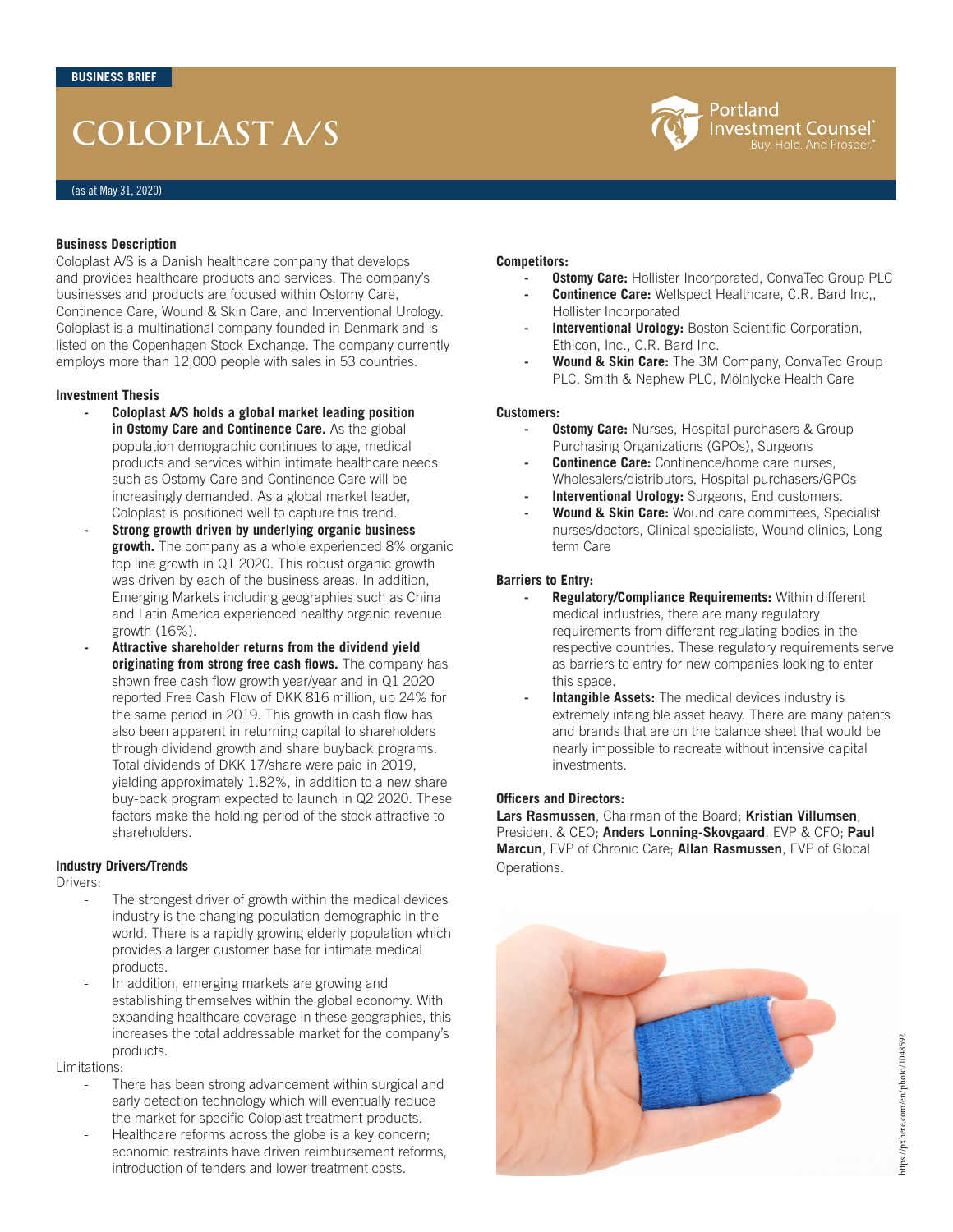# **COLOPLAST A/S**



Portland<br>Investment Counsel<sup>®</sup><br>Buy. Hold. And Prosper.<sup>®</sup>

(as at May 31, 2020)

### **Financial Summary:**

| Income Statement (DKK millions, years ended September 31st) |           |           |           |           |           |
|-------------------------------------------------------------|-----------|-----------|-----------|-----------|-----------|
|                                                             | 2015      | 2016      | 2017      | 2018      | 2019      |
| <b>Revenue</b>                                              | 13,909.0  | 14,681.0  | 15,528.0  | 16,449.0  | 17,939.0  |
| <b>R&amp;D Costs</b>                                        | (442.0)   | (509.0)   | (574.0)   | (640.0)   | (692.0)   |
| <b>EBITDA</b>                                               | 2,020.0   | 4,624.0   | 5,635.0   | 5,716.0   | 5,807.0   |
| <b>EBIT</b>                                                 | 1,535.0   | 4,096.0   | 5,024.0   | 5,091.0   | 5,156.0   |
| Profit before Tax                                           | 1,245.0   | 4,082.0   | 4,950.0   | 5,009.0   | 5,028.0   |
| <b>Net Profit</b>                                           | 899.0     | 3,143.0   | 3,797.0   | 3,845.0   | 3,873.0   |
| <b>EPS (Diluted)</b>                                        | 4.20      | 14.78     | 17.87     | 18.10     | 18.18     |
| Dividend per Share                                          | 12.5      | 13.5      | 15.0      | 16.0      | 17.0      |
| FCF per Share                                               | 14.0      | 11.0      | 8.0       | 16.0      | 18.0      |
|                                                             |           |           |           |           |           |
| <b>Balance Sheet</b>                                        |           |           |           |           |           |
| <b>Total Assets</b>                                         | 10,817.0  | 11,007.0  | 12,050.0  | 11,769.0  | 12,732.0  |
| Capital Invested                                            | 4,702.0   | 5,551.0   | 7,977.0   | 8,468.0   | 8,748.0   |
| <b>Net Interest-Bearing Debt</b>                            | (1,300.0) | (813.0)   | 826.0     | 754.0     | 539.0     |
| Equity at year end                                          | 4,706.0   | 5,068.0   | 5,952.0   | 6,418.0   | 6,913.0   |
|                                                             |           |           |           |           |           |
| <b>Statement of Cash Flow</b>                               |           |           |           |           |           |
| <b>Cash Flows from Operations</b>                           | 3,337.0   | 3,028.0   | 3,251.0   | 4,361.0   | 4,357.0   |
| <b>Cash Flows from Investing</b>                            | (468.0)   | (603.0)   | (1,619.0) | (947.0)   | (591.0)   |
| Investments in PP&E                                         | (583.0)   | (627.0)   | (661.0)   | (616.0)   | (617.0)   |
| <b>Cash Flows from Financing</b>                            | (2,963.0) | (2,868.0) | (1,863.0) | (3,430.0) | (3,714.0) |
| <b>Free Cash Flows</b>                                      | 2,869.0   | 2,425.0   | 1,632.0   | 3,414.0   | 3,766.0   |
| Key Ratios and Figures (%)                                  |           |           |           |           |           |
| Operating Margin, EBIT                                      | 11.0%     | 28.0%     | 32.0%     | 31.0%     | 29.0%     |
| Return on Equity                                            | 16.0      | 69.0      | 77.0      | 72.0      | 65.0      |
| ROIC (after Tax)                                            | 48.0      | 49.0      | 47.0      | 44.0      | 48.0      |
| Equity Ratio                                                | 44.0      | 46.0      | 49.0      | 55.0      | 54.0      |
|                                                             |           |           |           |           |           |

*Source: Coloplast 2019 Annual Report*